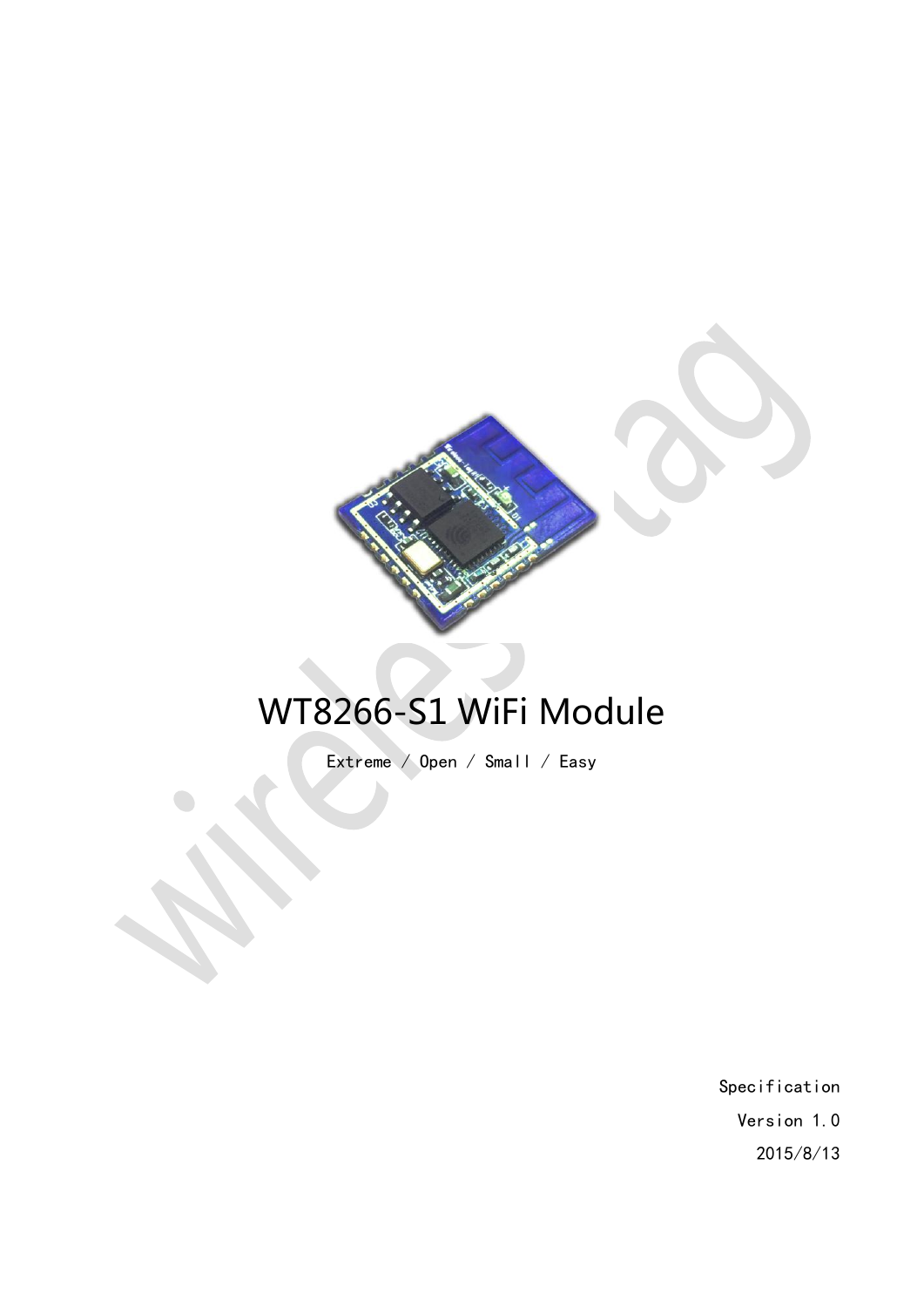# Disclaimer and Copyright Notice

Information in this document, including URL references, is subject to change without notice.

THIS DOCUMENT IS PROVIDED AS IS WITH NO WARRANTIES WHATSOEVER, INCLUDING ANY WARRANTY OF MERCHANTABILITY, NON-INFRINGEMENT, FITNESS FOR ANY PARTICULAR PURPOSE, OR ANY WARRANTY OTHERWISE ARISING OUT OF ANY PROPOSAL, SPECIFICATION OR SAMPLE. All liability, including liability for infringement of any proprietary rights, relating to use of information in this document is disclaimed. No licenses express or implied, by estoppel or otherwise, to any intellectual property rights are granted herein.

The WiFi Alliance Member Logo is a trademark of the WiFi Alliance.

All trade names, trademarks and registered trademarks mentioned in this document are property of their respective owners, and are hereby acknowledged.

#### Note

As the product upgrade or other reasons, this manual may change. Shenzhen Wireless-Tag Technology Co., Ltd has right to modify the contents of this manual without any notice or warning. This manual is only as a guide,Wireless-Tag Technology Co., Ltd Spareno effort to provide accurate information in this manual, but the Wireless-Tag can't guarantee manual there is no problem , all statements in this manual, information and suggestions do not constitute any guarantee of express or implication.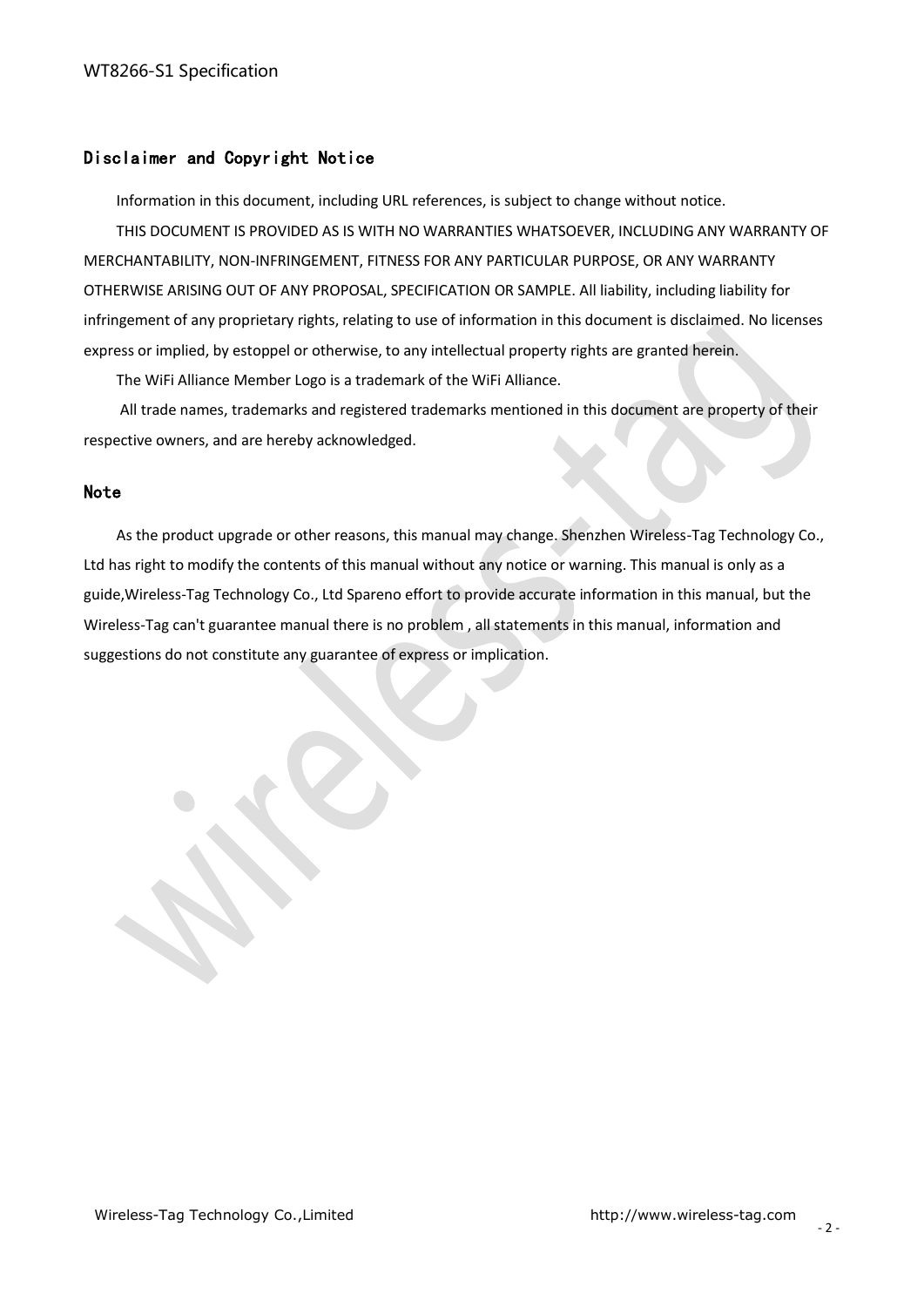# **Contents**

| the contract of the contract of |  |
|---------------------------------|--|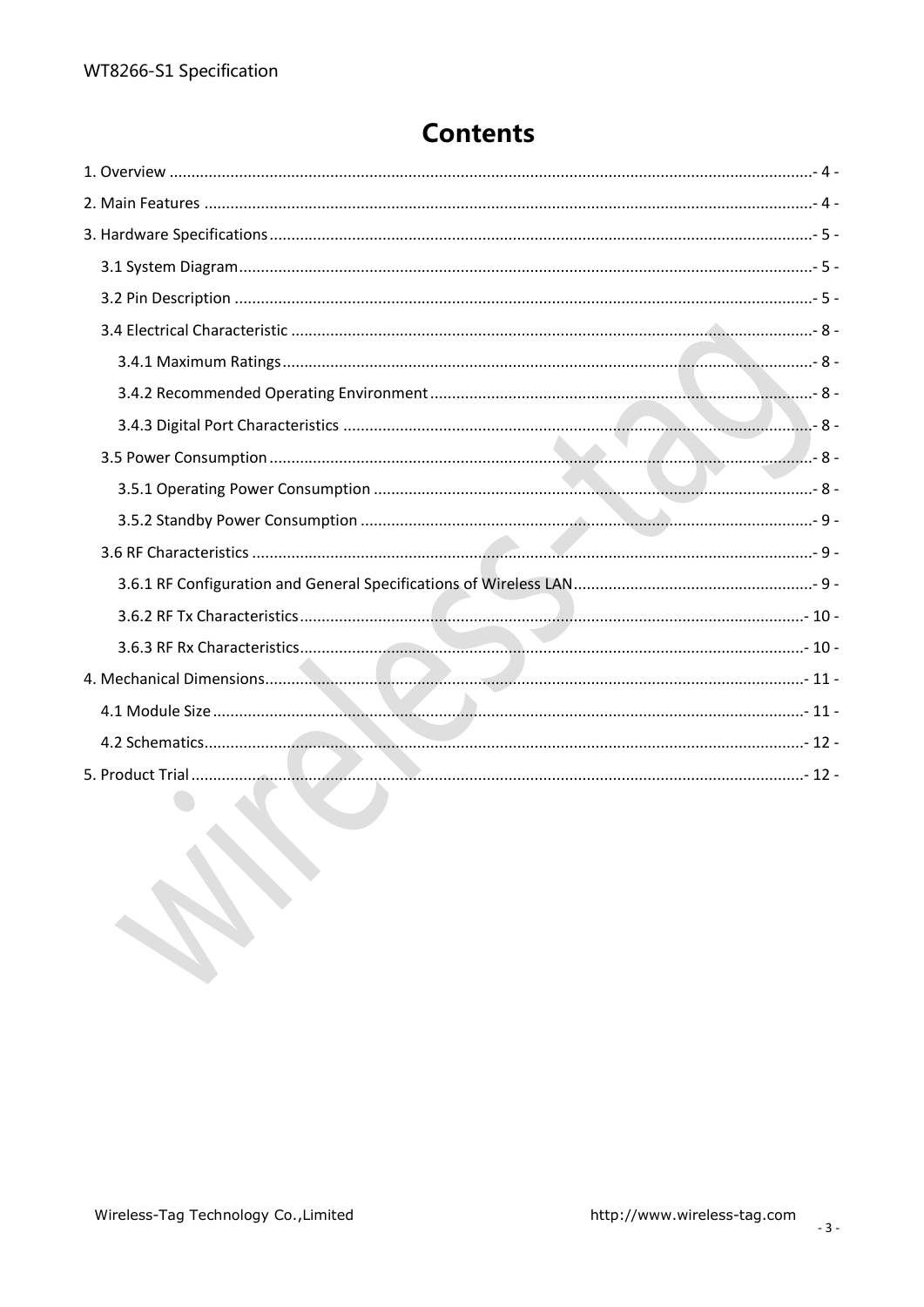#### <span id="page-3-0"></span>**1. Overview**

WT8266-S1 Wi-Fi module is a low consumption, high performance embedded Wi-Fi network control module designed by Wireless-Tag. It can meet the IoT application requirements in smart power grids, building automation, security and protection, smart home, remote health care etc.

The module's core processor ESP8266 integrates an enhanced version of Tensilica's L106 Diamond series 32 bit processor with smaller package size and 16 bit compact mode, main frequency support 80 MHz and 160 MHz, support RTOS, integrated Wi-Fi MAC / BB / RF / PA / LNA, on-board PCB antenna.

The module supports standard IEEE802.11 b / g / n protocol, a complete TCP / IP protocol stack. Users can use the module to add networking capabilities for existing equipment , also can build a separate network controller.

#### <span id="page-3-1"></span>**2. Main Features**

- Operating Voltage: 3.3V
- Operating Temperature:-20 70°C
- CPU Tensilica L106
	- o RAM 36KB(Available)
	- o Flash 16Mbit
- System
	- o 802.11 b/g/n
	- o IntegratedTensilica L106 ultra-low power 32-bitmicro MCU, with 16 bit compact mode,main frequency support 80 MHz and 160 MHz, support RTOS
	- o WIFI 2.4 GHz, supportWPA/WPA2
	- o Ultra-Small 18.6mm\*15.0mm
	- o Integrated 10 bit high precision ADC
	- o Integrated TCP/IP Stack
	- o IntegratedTR switch、 balun、 LNA、Power amplifier and matching network
	- o Integrated PLL、Regulator and power source management components, +20 dBm output power in 802.11b mode
	- o Supports antenna diversity
	- o Deep sleep current < 10uA, Power down leakage current < 5uA
	- o It can use an application processor SDIO 2.0、SPI、 UART
	- o Polymerization of STBC、 1x1 MIMO、 2x1 MIMO A-MPDU 、A-MSDU and 0.4 sguard interval
	- o Wake up within 2ms, connect and transfer data packets
	- o Standby power consumption < 1.0mW (DTIM3)
	- o Support AT remote upgrades and cloud OTA upgrade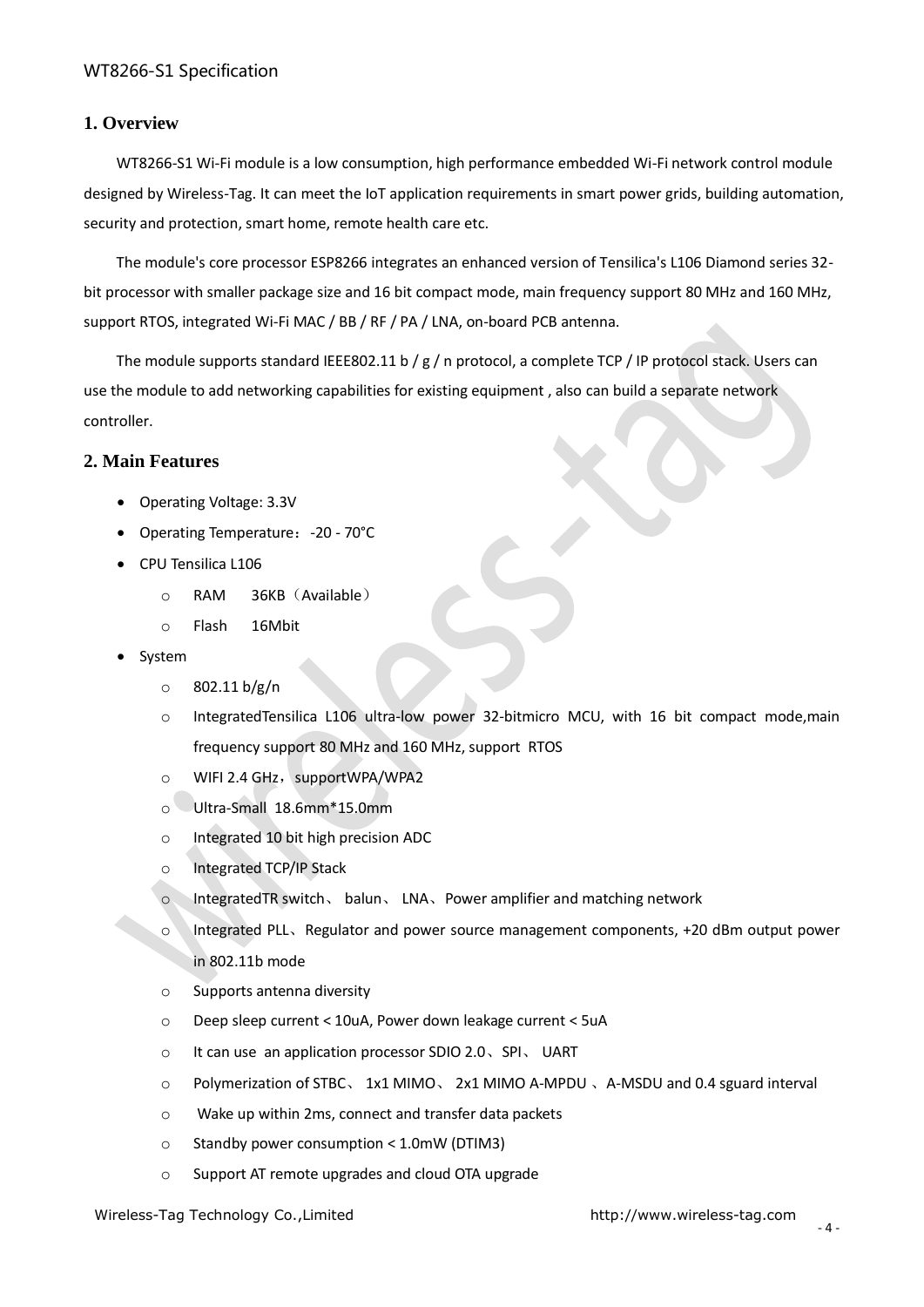o Support STA/AP/STA+AP operation modes

# <span id="page-4-0"></span>**3. Hardware Specifications**

# <span id="page-4-1"></span>**3.1 System Diagram**



Figure-1 System Diagram

<span id="page-4-2"></span>



Figure-2 Physical Map (Top View)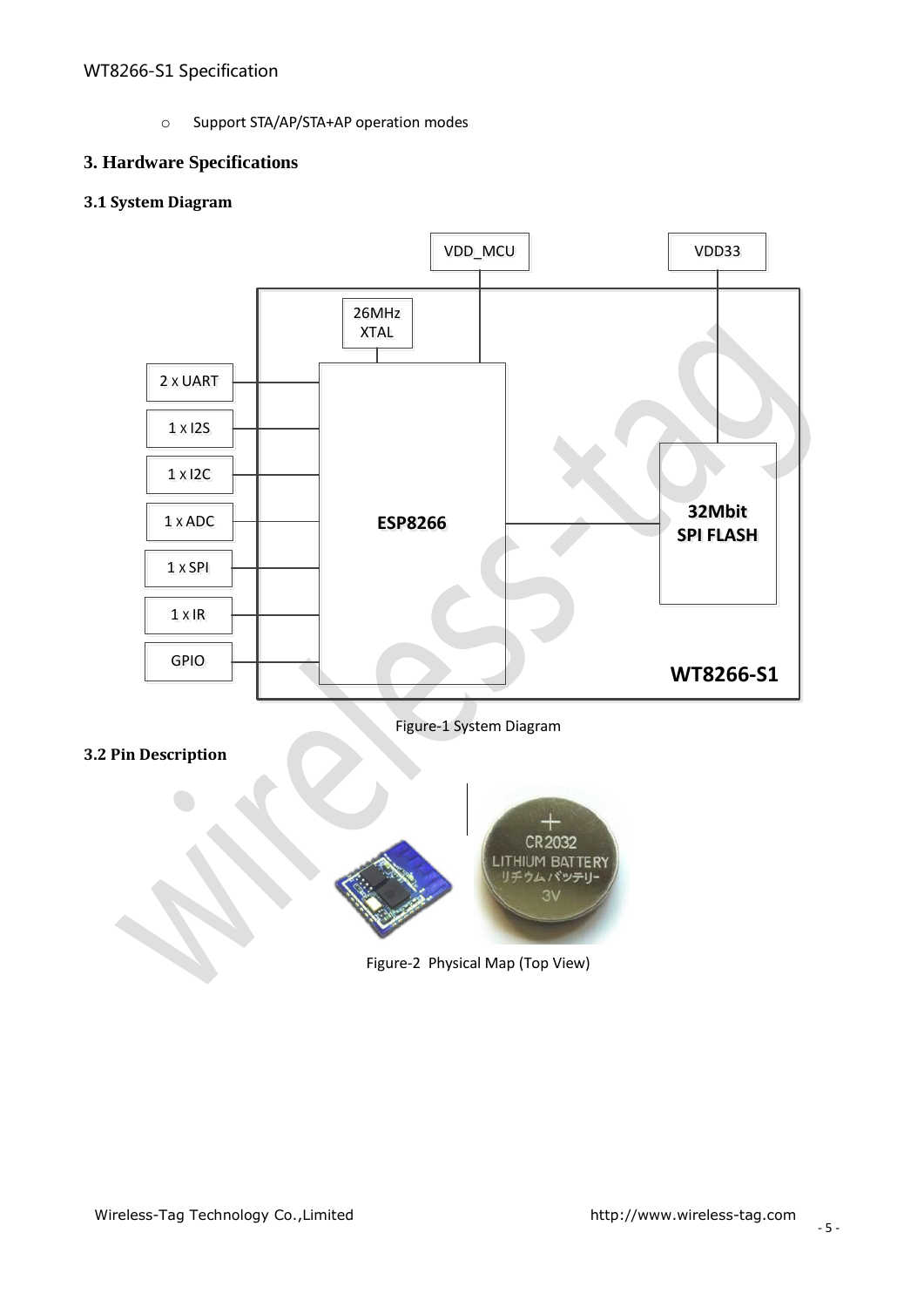

Figure-3 WT8266-S1 Pinout (Top View)

Table 1 Pin Definition and Description

| Pin              | <b>Name</b>     | <b>Description</b>                                                                                 |
|------------------|-----------------|----------------------------------------------------------------------------------------------------|
| 1                | <b>VCC</b>      | 3.3V supply (VDD)                                                                                  |
| $\overline{2}$   | <b>IO4</b>      | GPIO4                                                                                              |
| 3                | IO <sub>0</sub> | GPIO0                                                                                              |
| 4                | 102             | GPIO2;UART1_TXD                                                                                    |
| 5                | <b>IO15</b>     | GPIO15;MIDO; HSPICS;UARTO RTS                                                                      |
| $6\phantom{1}6$  | <b>GND</b>      | <b>GND</b>                                                                                         |
| 7                | <b>IO13</b>     | GPIO13; HSPI MOSI; UARTO CTS                                                                       |
| 8                | <b>IO5</b>      | GPIO5                                                                                              |
| $\boldsymbol{9}$ | <b>URXD</b>     | UARTO RXD;GPIO3                                                                                    |
| 10               | GND             | GND                                                                                                |
| 11               | <b>UTXD</b>     | <b>UARTO TXD;GPIO1</b>                                                                             |
| 12               | <b>RST</b>      | <b>Reset Module</b>                                                                                |
| 13               | <b>TOUT</b>     | Detecting chip VDD3P3 supply voltage or TOUT pin input voltage<br>(not available at the same time) |
| 14               | EN              | Chip Enable.<br>High: On, chip works properly; Low: Off, small current                             |
| 15               | <b>IO16</b>     | GPIO16; Deep sleep wakeup, by connecting to RST pin                                                |
| 16               | 1012            | GPIO12;HSPI_MISO                                                                                   |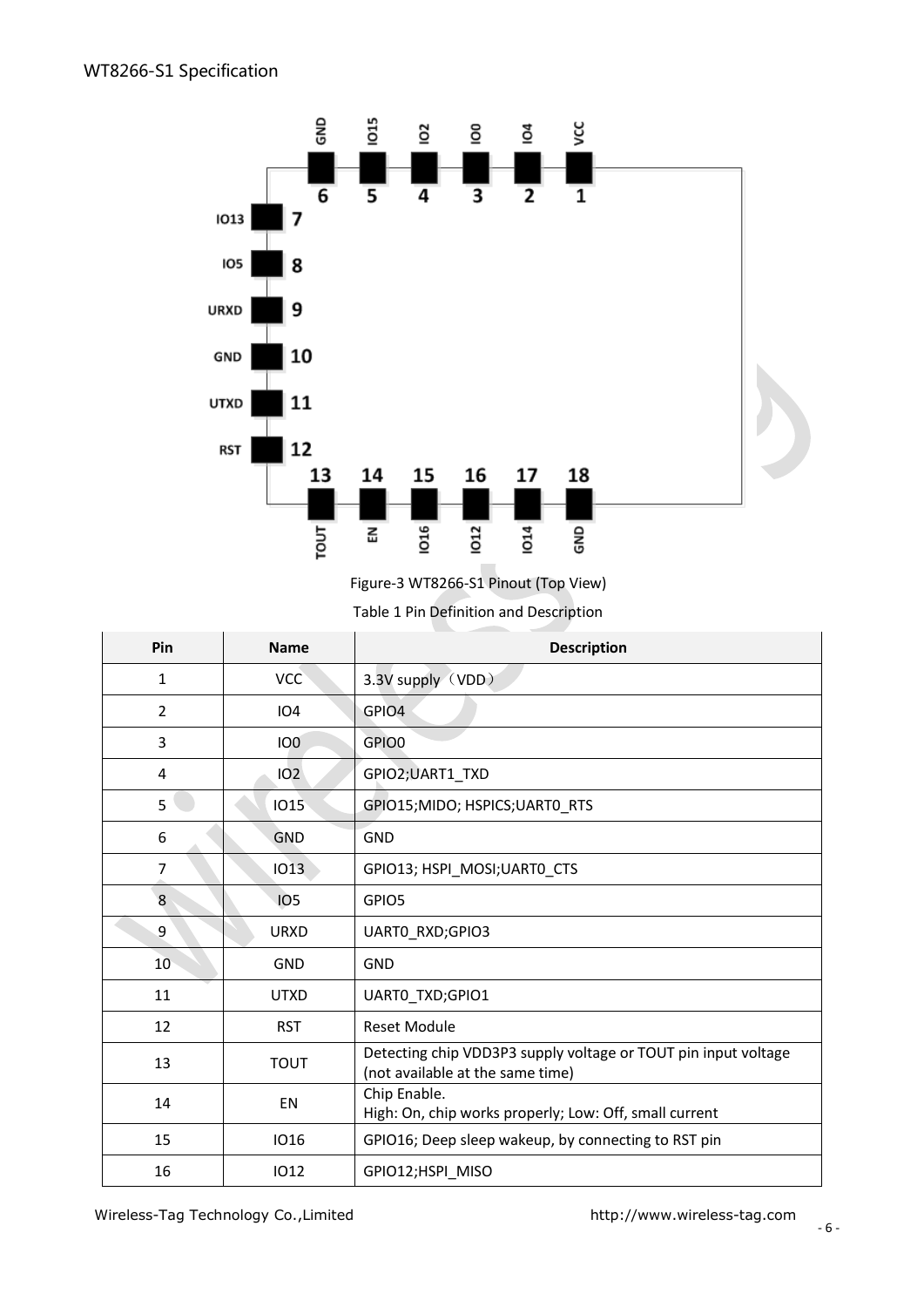| $\rightarrow$ | 1014 | GPIO14;HSPI_CLK |
|---------------|------|-----------------|
| 18            | GND  | <b>GND</b>      |

# **Note**:

#### Table-2 Pin Mode

| <b>Mode</b>                 | GPIO15 | <b>GPIO0</b> | GPIO <sub>2</sub> |
|-----------------------------|--------|--------------|-------------------|
| <b>UARTDownload</b><br>Mode | Low    | Low          | High              |
| Flash Boot Mode             | Low    | High         | High              |

# Table-3 Interface Description

| <b>Name</b>              | Pin                                                                    | <b>Function Description</b>                                                                                                                                                                                                                                                                          |  |  |
|--------------------------|------------------------------------------------------------------------|------------------------------------------------------------------------------------------------------------------------------------------------------------------------------------------------------------------------------------------------------------------------------------------------------|--|--|
| <b>HSPI</b><br>Interface | IO12(MISO), IO13(MOSI), I<br>014(CLK), IO15(CS)                        | Can connect external SPI Flash, display and MCU etc.                                                                                                                                                                                                                                                 |  |  |
| <b>PWM</b><br>Interface  | IO12(R), IO15(G), IO13(B)                                              | The official demo provides 4-channel PWM (user can expand<br>to 8-channel), can be used to control lights, buzzers, relays<br>and motors, etc.                                                                                                                                                       |  |  |
| IR Interface             | IO14(IR_T), IO5(IR_R)                                                  | The functionality of Infrared remote control interface can be<br>implemented via software programming. NEC coding,<br>modulation, and demodulation are used by this interface. The<br>frequency of modulated carrier signal is 38KHz.                                                                |  |  |
| <b>ADC</b><br>Interface  | <b>TOUT</b>                                                            | ESP8266EX is embedded with a 10-bit precision SARADC.<br>ADC IN interface is used to test the power supply voltage of<br>VDD3P3(Pin 3 and Pin 4), as well as the input voltage of TOUT<br>(Pin 6). It can beused in sensors.                                                                         |  |  |
| I2C Interface            | IO14(SCL), IO2(SDA)                                                    | Can connect to external sensor and display, etc.                                                                                                                                                                                                                                                     |  |  |
| <b>UART</b>              | <b>UARTO:</b><br>TXD(U0TXD), RXD(U0RXD)<br>,IO15(RTS),IO13(CTS)        | Devices with UART interfaces can be connected<br>Download: U0TXD+U0RXD or GPIO2+U0RXD<br>Communication(UART0):U0TXD,U0RXD,MTDO(U0RTS),MTCK(<br>UOCTS)<br>Debug: UART1_TXD(GPIO2)Can be used to print debugging<br>information                                                                        |  |  |
| Interface                | <b>UART1: IO2(TXD)</b>                                                 | By default, UARTO will output some printed information when<br>the deviceis powered on and is booting up. If this issue exerts<br>influence on somespecific applications, users can exchange<br>the inner pins of UART wheninitializing, that is to say,<br>exchange U0TXD, U0RXD with U0RTS, U0CTS. |  |  |
| <b>I2S Interface</b>     | I2S input:<br>IO12 (I2SI_DATA);<br>IO13 (I2SI BCK);<br>IO14 (I2SI_WS); | Mainly used for audio capture, processing and transfer.                                                                                                                                                                                                                                              |  |  |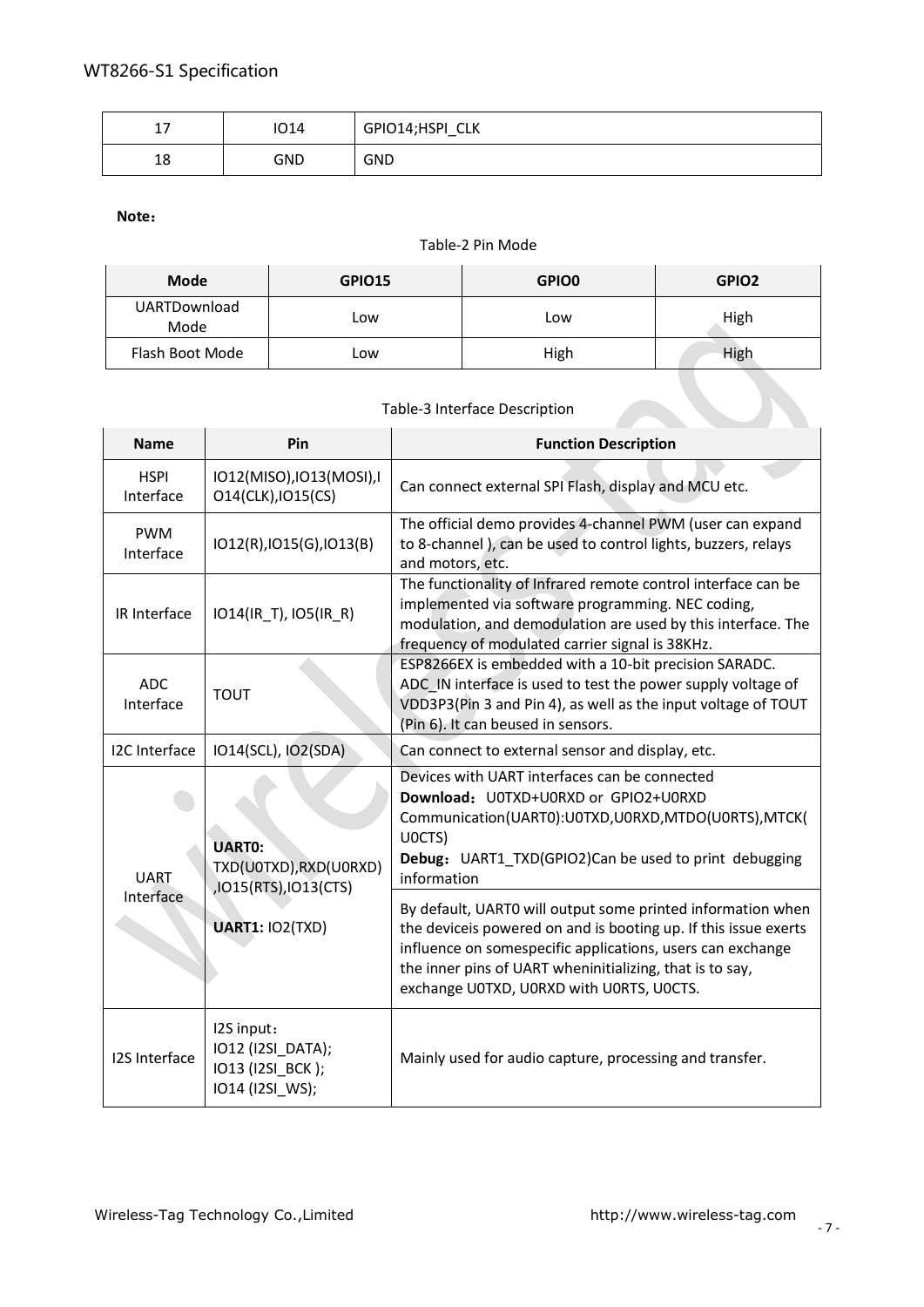| IO2 (I2SO_WS); |
|----------------|
|----------------|

#### <span id="page-7-0"></span>**3.4 Electrical Characteristic**

#### <span id="page-7-1"></span>3.4.1 Maximum Ratings

#### Table- 4. Maximum Ratings

| $1001C$ $\rightarrow$ . $1010 \lambda 11110111110111153$ |                     |                  |      |  |  |
|----------------------------------------------------------|---------------------|------------------|------|--|--|
| <b>Ratings</b>                                           | <b>Condition</b>    | <b>Value</b>     | Unit |  |  |
| Storage Temperature                                      |                     | $-40$ to 125     | °C   |  |  |
| <b>Maximum Soldering</b><br>Temperature                  |                     | 260              | °C   |  |  |
| Supply Voltage                                           | IPC/JEDEC J-STD-020 | $+3.0$ to $+3.6$ |      |  |  |

#### <span id="page-7-2"></span>3.4.2 Recommended Operating Environment

#### Table -5 Recommended Operating Environment

| <b>Working</b><br>Environment | <b>Name</b> | <b>Min Value</b> | <b>Typical Values</b> | <b>Max Value</b> | Unit   |
|-------------------------------|-------------|------------------|-----------------------|------------------|--------|
| Operating<br>Temperature      |             | $-20$            | 20                    | 70               | $\sim$ |
| Supply Voltage                | VDD         | 3.0              | 3.3                   | 3.6              |        |

#### <span id="page-7-3"></span>3.4.3 Digital Port Characteristics

#### Table -6 Digital Port Characteristics

| Port                    | <b>Typical Values</b> | <b>Min Value</b> | <b>Max Value</b> | Unit |
|-------------------------|-----------------------|------------------|------------------|------|
| Input low logic level   | Vil                   | $-0.3$           | 0.25VDD          |      |
| Input high logic level  | VIH                   | $0.75$ vdd       | $VDD+0.3$        |      |
| Output low logic level  | VOL                   | Ν                | $0.1$ VDD        |      |
| Output high logic level | VOL                   | 0.8VDD           | Ν                |      |

#### <span id="page-7-4"></span>**3.5 Power Consumption**

<span id="page-7-5"></span>3.5.1 Operating Power Consumption

Table -7 Operating Power Consumption

| <b>Mode</b> | <b>Standard</b> | <b>Speed Rate</b> | <b>Typical Value</b> | <b>Unit</b> |
|-------------|-----------------|-------------------|----------------------|-------------|
|             | 11 <sub>b</sub> |                   | 215                  |             |
| Тx          |                 | 11                | 197                  | mA          |
|             | 11g             | ь                 | 197                  |             |
|             |                 | 54                | 145                  |             |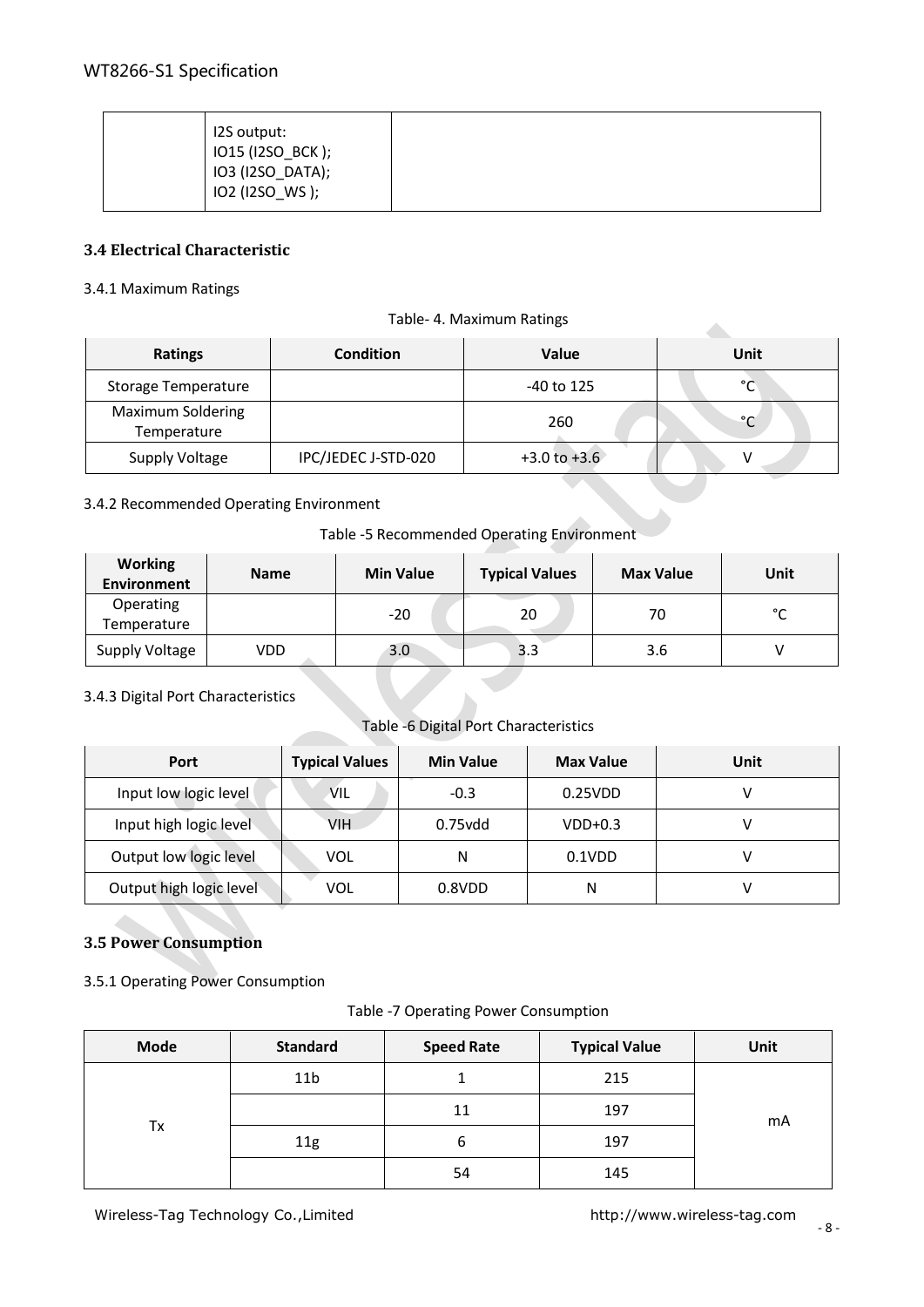|            | 11 <sub>n</sub><br>ᆂᆂᄓ | MCS7 | 120<br>ᆂᅀᅛ |    |
|------------|------------------------|------|------------|----|
| Dv.<br>ĸХ. | All rates              |      | - -<br>oc  | mA |

**Note:** RX mode data packet length is 1024 bytes;

<span id="page-8-0"></span>3.5.2 Standby Power Consumption

The following current consumption is based on 3.3V supply, and 25°C ambient, using internal regulators. Measurements are done at antenna port without SAW filter. All the transmitter's measurements are based on 90% duty cycle, continuous transmit mode.

| <b>Mode</b>                                                      | <b>Status</b>     | <b>Typical Value</b> |           |           |              |            |  |
|------------------------------------------------------------------|-------------------|----------------------|-----------|-----------|--------------|------------|--|
| Standby                                                          | Modem Sleep       | 15mA                 |           |           |              |            |  |
|                                                                  | Light Sleep       | 0.9 <sub>m</sub> A   |           |           |              |            |  |
|                                                                  | Deep Sleep        | 10uA                 |           |           |              |            |  |
|                                                                  | Off               | $0.5u$ A             |           |           |              |            |  |
| Power Save Mode<br>(2.4G)<br>(Low Power Listen)<br>disabled) $1$ | DTIM period       | Current Cons. (mA)   | $T1$ (ms) | $T2$ (ms) | Tbeacon (ms) | T3<br>(ms) |  |
|                                                                  | DTIM <sub>1</sub> | $1.2^{\circ}$        | 2.01      | 0.36      | 0.99         | 0.39       |  |
|                                                                  | DTIM <sub>3</sub> | 0.9                  | 1.99      | 0.32      | 1.06         | 0.41       |  |

①: Modem-Sleep requires the CPU to be working, as in PWM or I2S applications. According to 802.11 standards (like U-APSD), it saves power to shut down the Wi-Fi Modem circuit while maintaining a Wi-Fi connection with no data transmission. E.g. in DTIM3, to maintain a sleep 300mswake 3ms cycle to receive AP's Beacon packages, the current is about 15mA.

②: During Light-Sleep, the CPU may be suspended in applications like Wi-Fi switch. Without data transmission, the Wi-Fi Modem circuit can be turned off and CPU suspended to save power according to the 802.11 standard (U-APSD). E.g. in DTIM3, to maintain a sleep 300ms-wake 3ms cycle to receive AP's Beacon packages, the current is about 0.9mA.

③: Deep-Sleep does not require Wi-Fi connection to be maintained. For application with long time lags between data transmission, e.g. a temperature sensor that checks the temperature every 100s, sleep 300s and waking up to connect to the AP (taking about 0.3~1s), the overall average current is less than 1mA.

#### <span id="page-8-1"></span>**3.6 RF Characteristics**

<span id="page-8-2"></span>3.6.1 RF Configuration and General Specifications of Wireless LAN

| <b>Items</b>        |                                   | Unit        |     |  |
|---------------------|-----------------------------------|-------------|-----|--|
| Country/Domain Code | <b>Specifications</b><br>Reserved |             |     |  |
|                     | 11 <sub>b</sub>                   | 2.412-2.472 | GHz |  |
| Center Frequency    | 11g                               | 2.412-2.472 | GHz |  |
|                     | 11n HT20                          | 2.412-2.472 | GHz |  |

Table-9 RF Configuration and General Specifications of Wireless LAN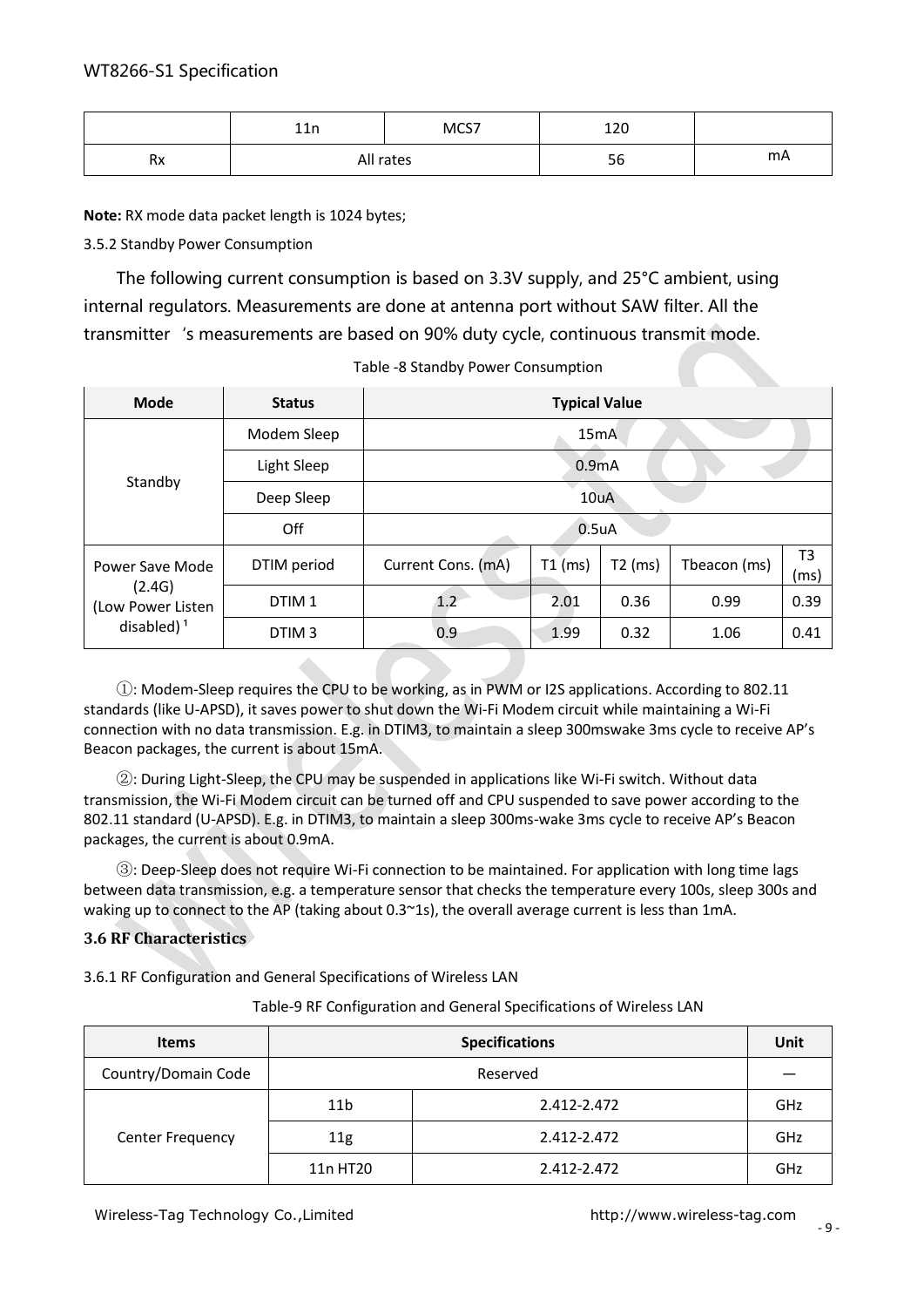| Rate            | 11 <sub>b</sub> | 1, 2, 5.5, 11                | <b>Mbps</b> |
|-----------------|-----------------|------------------------------|-------------|
|                 | 11g             | 6, 9, 12, 18, 24, 36, 48, 54 | <b>Mbps</b> |
|                 | 11n 1stream     | MCS0, 1, 2, 3, 4, 5, 6, 7    | <b>Mbps</b> |
| Modulation type | 11 <sub>b</sub> | <b>DSSS</b>                  |             |
|                 | 11g/n           | <b>OFDM</b>                  |             |

# <span id="page-9-0"></span>3.6.2 RF Tx Characteristics

#### Table-10 Emission Characteristics

| <b>Mark</b> | <b>Parameters</b>   | <b>Condition</b> | <b>Min Value</b> | <b>Typical</b><br>Value | <b>Max</b><br>Value | Unit |
|-------------|---------------------|------------------|------------------|-------------------------|---------------------|------|
| Ftx         | Input Frequency     |                  | 2.412            |                         | 2.484               | GHz  |
| Pout        | <b>Output Power</b> |                  |                  |                         |                     |      |
|             | 11 <sub>b</sub>     | 1Mbps            |                  | 19.5                    |                     | dBm  |
|             |                     | 11Mbps           |                  | 18.5                    |                     | dBm  |
|             |                     | 54Mbps           |                  | 16                      |                     | dBm  |
|             |                     | MCS7             |                  | 14                      |                     | dBm  |

#### <span id="page-9-1"></span>3.6.3 RF Rx Characteristics

#### Table-11RF Receiving Characteristics

| <b>Mark</b> | <b>Parameters</b> | <b>Condition</b> | <b>Min Value</b> | <b>Typical</b><br>Value | <b>Max</b><br>Value | Unit |
|-------------|-------------------|------------------|------------------|-------------------------|---------------------|------|
| Frx         | Input Frequency   |                  | 2.412            |                         | 2.484               | GHz  |
|             | Sensitivity       |                  |                  |                         |                     |      |
| Srf         | <b>DSSS</b>       | 1 Mbps           |                  | -98                     |                     | dBm  |
|             |                   | 11 Mbps          |                  | $-91$                   |                     | dBm  |
|             | <b>OFDM</b>       | 6 Mbps           |                  | $-93$                   |                     | dBm  |
|             |                   | 54 Mbps          |                  | $-75$                   |                     | dBm  |
|             | <b>HT20</b>       | MCS7             |                  | $-71$                   |                     | dBm  |

 $\blacktriangle$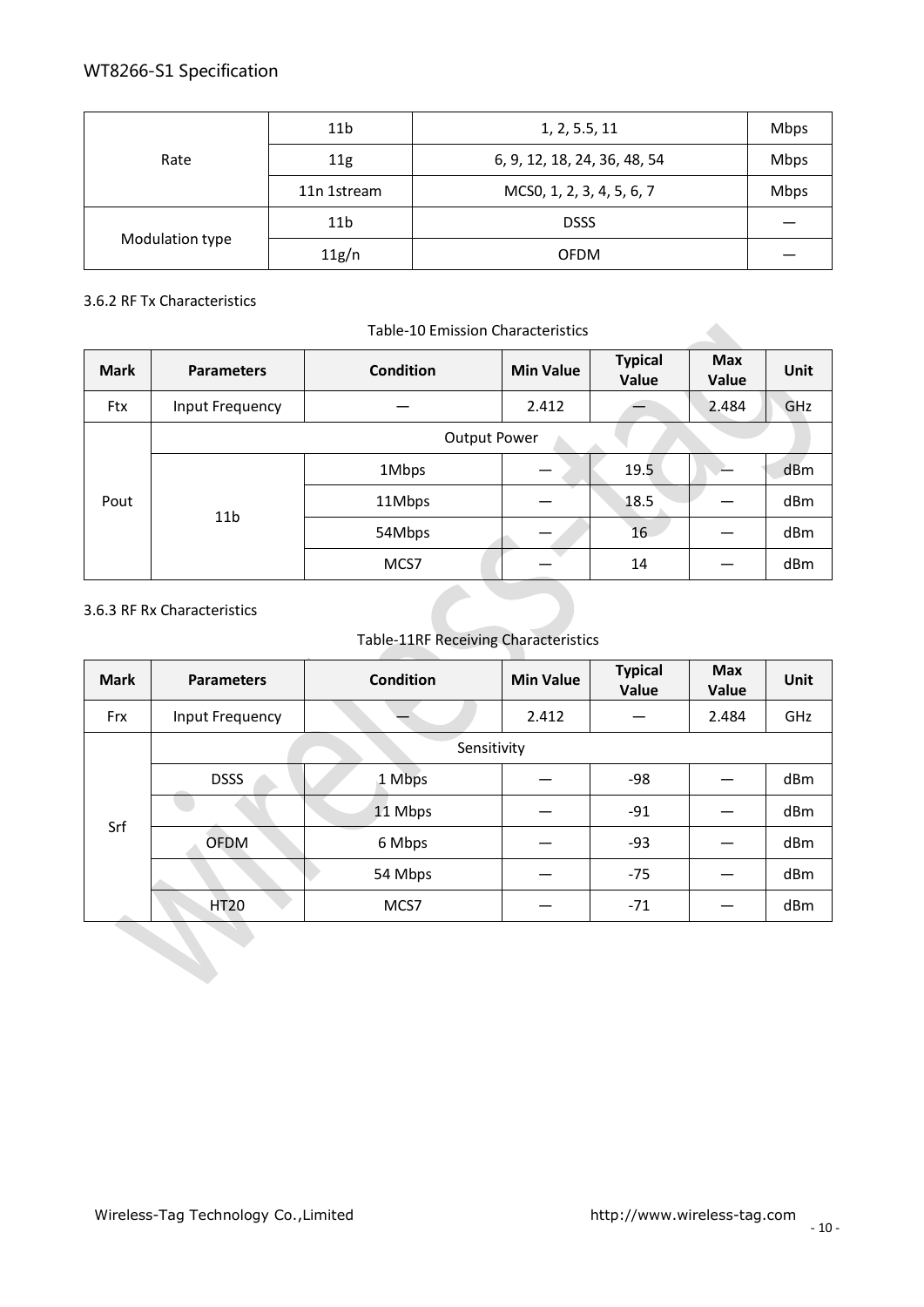# <span id="page-10-0"></span>**4. Mechanical Dimensions**

#### <span id="page-10-1"></span>**4.1 Module Size**